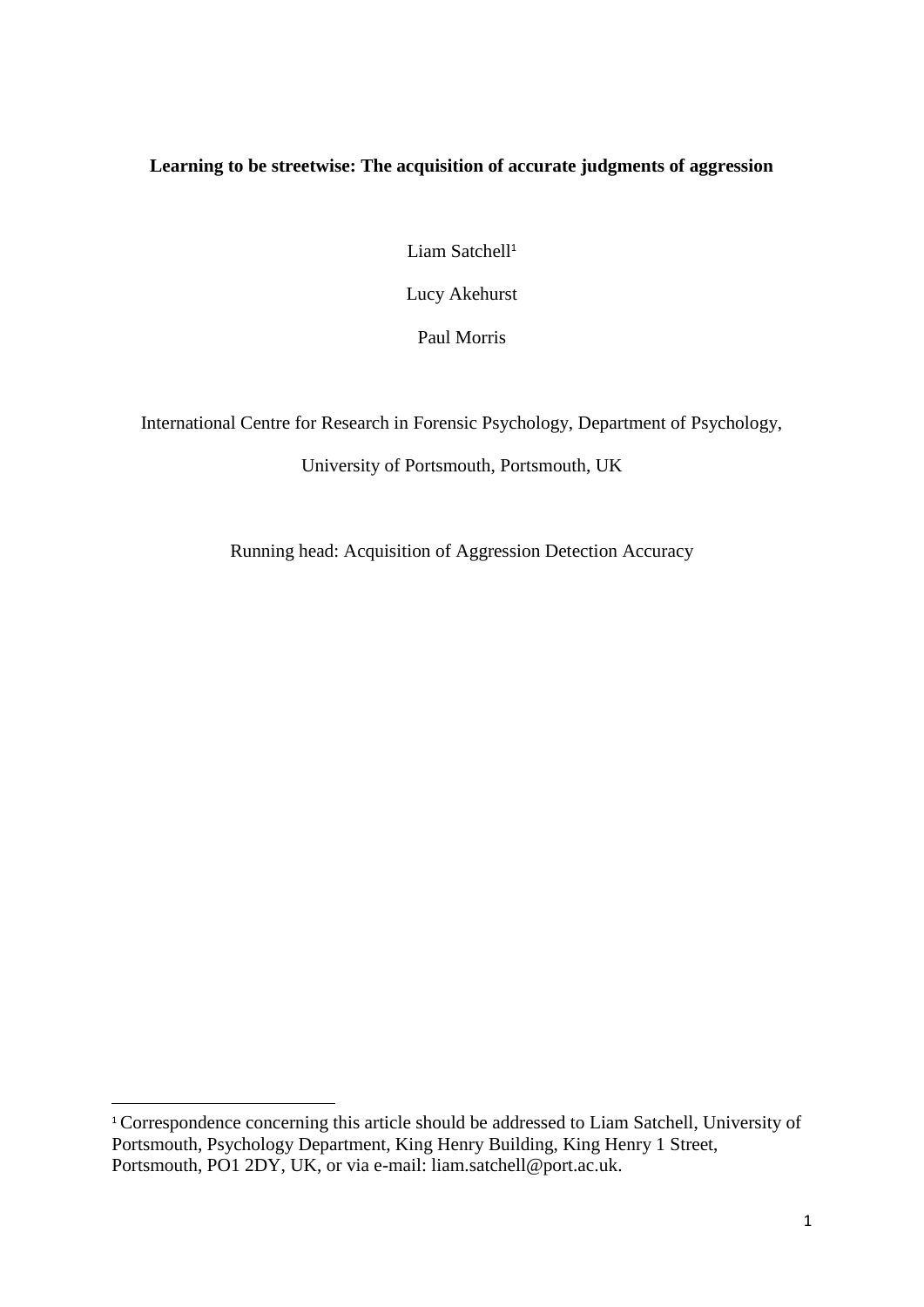## **Abstract**

The detection of a potential danger is an important factor in avoiding harm. This is even more important for vulnerable populations, such as children. We explored whether children could recognise the potential for a dangerous encounter from observing the walk of an approaching person. Participants were divided into three age groups; over 18 year olds, 16-17 year olds and 13-15 year olds. Participants made judgments of nine, point light presentations of people walking on a treadmill. Ratings of intimidation made by participants were used to assess their ability to detect the walkers' trait aggression. The ability to accurately detect trait aggression increased with age as did the consistency in ratings between individuals within the same age group. We highlight the importance of experiential learning in the acquisition of aggression detection skills.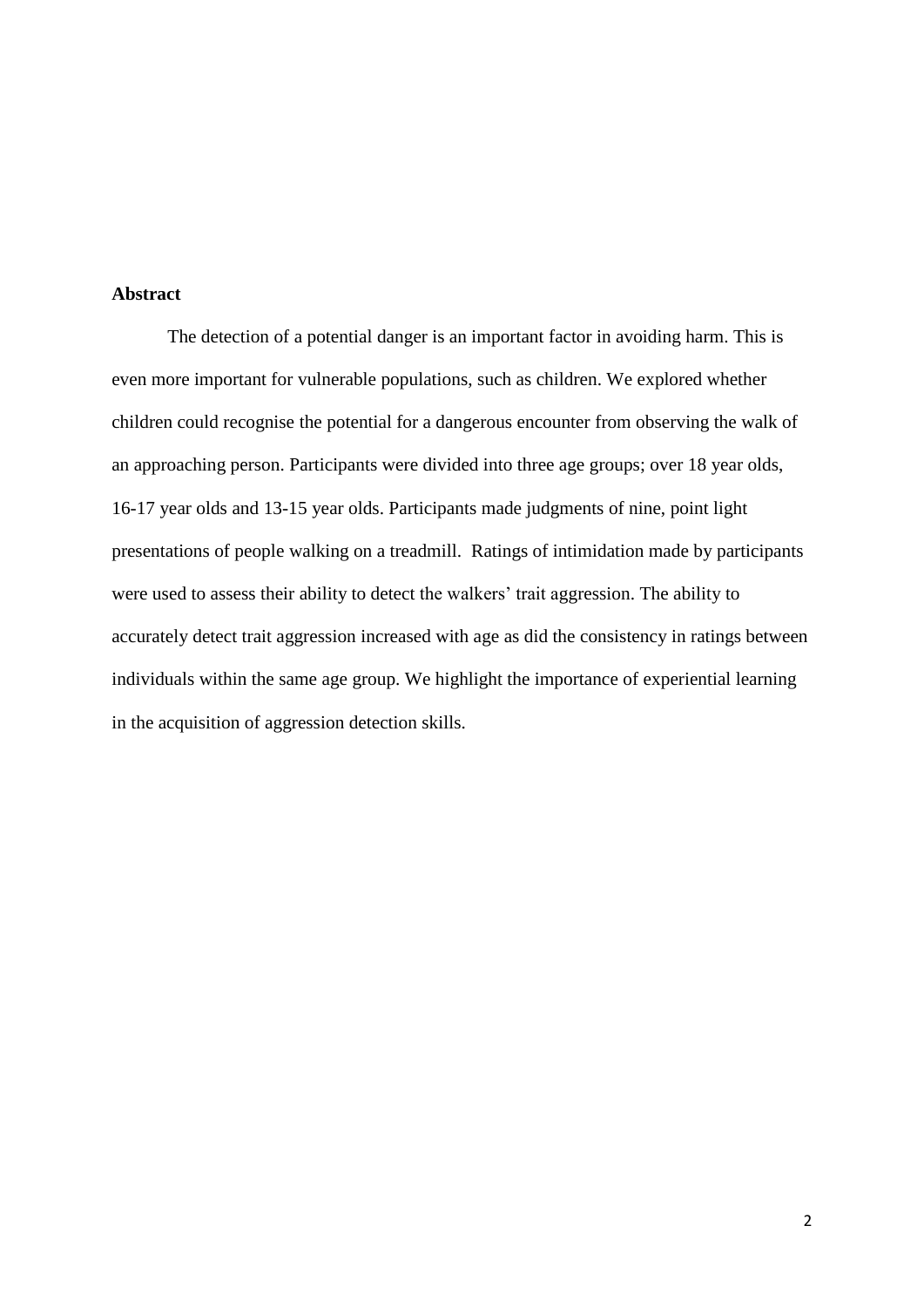#### **Learning to be streetwise: The acquisition of accurate judgments of aggression**

Children are frequently told to avoid strangers in general, but there is evidence that young children learn the 'stranger danger' message without putting it into practice, even in a laboratory setting (Moran, Warden, Macleod, Mayes & Gillies, 1997). It is difficult for a child to develop the ability to avoid dangerous adults as most children are not routinely exposed to high risk street danger. Children are usually accompanied by a parent who will make judgments about a potential threat. In fact, becoming a parent heightens adults' perceptions of the formidability of unknown people (Fessler, Holbrook, Pollack, & Hahn-Holbrook, 2014). This suggests that children have even less of a responsibility to detect potential aggressors as their parents will be overly cautious on their behalf. Over the past two decades, parents' fear of strangers has led to less freedom for children (Foster, Villanueva, Wood, Christian, & Giles-Corti, 2014). For example, there has been an increase in the percentage of children accompanied on journeys to and from primary and secondary school (Shaw et al., 2013). With children becoming increasingly sheltered by their parents, it is of interest to investigate the ability of young people to detect potential aggressors.

Given the importance of efficiency in detecting potential dangers, it is no surprise that adults make judgments based on simple heuristics such as 'masculine is dangerous'. This heuristic is well established in research that reports a relationship between facial masculinity and judgments of malevolent attributes (Carré, McCormick & Mondloch, 2009; Hehman, Flake & Freeman, 2015; Hehman, Leitner & Gaertner, 2013). What is rated as more masculine appears more dangerous, aggressive and intimidating.

Past research into judgments of danger has primarily focussed on static images of faces (e.g. Carré, et al., 2009; Hehman, et al., 2015; Hehman, et al, 2013). In reality, judgments are likely to start being formed at a distance meaning that facial cues are absent. At this range, other information will be available such as body shape and the movements of a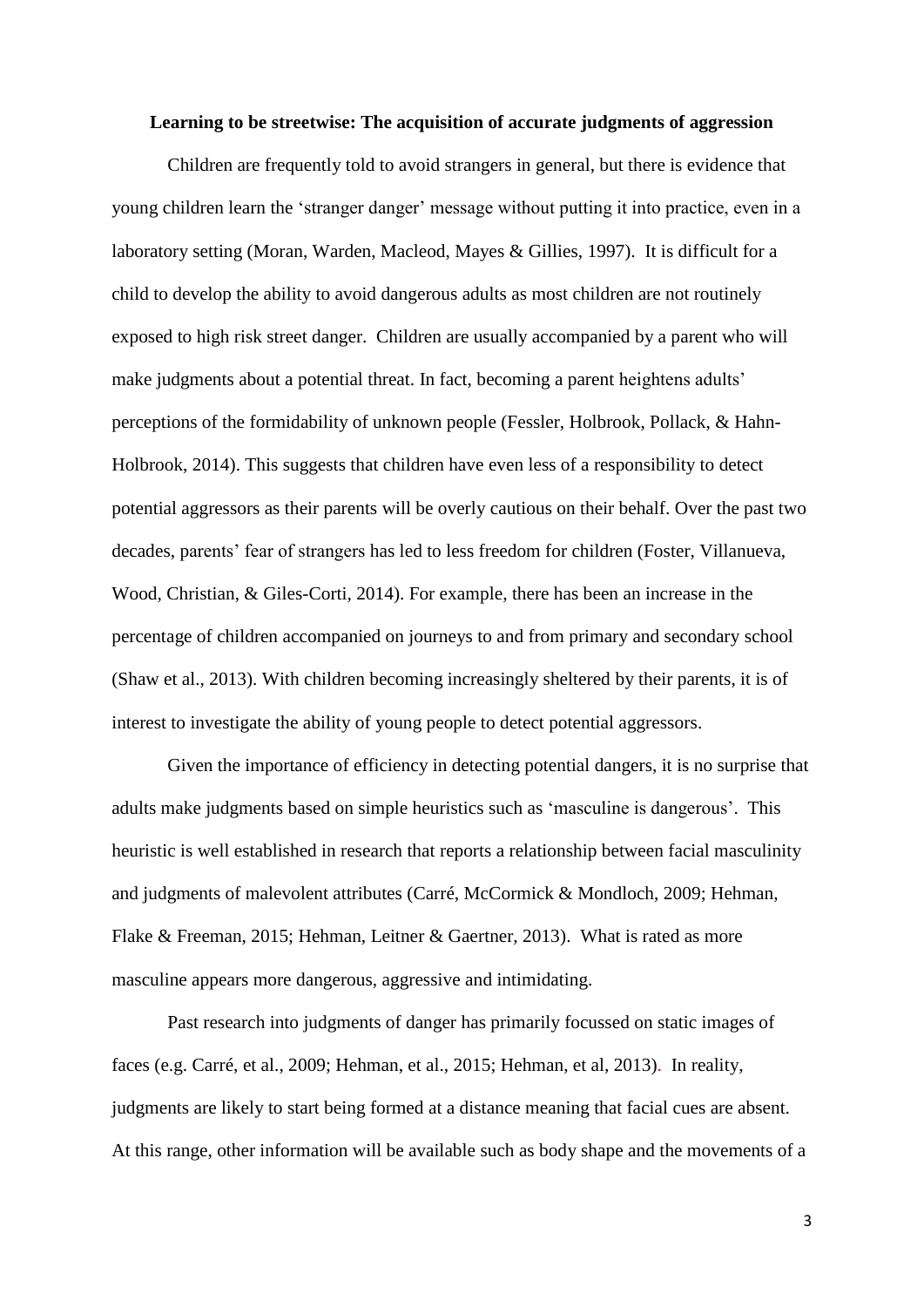potential aggressor. In fact, research has demonstrated that gait is an important factor in making accurate judgments of trait aggression (Satchell, 2015).

Funder's (1999) Realistic Accuracy Model (RAM) suggests that a target person affords a perceiver *relevant* and *available* cues to *detecting* personality traits. It has been preliminarily shown that gait is a *relevant* and readily available cue to trait aggression (Satchell, 2015). The *availability* of gait to a perceiver is notable as walking behaviours can be seen even in impoverished situations including at a distance or at night. This allows a judgment of a potential aggressor to be made earlier (e.g. in situations when time for avoidance behaviour is, or is at least perceived to be, limited, McNaughton & Corr, 2004).

However, as the RAM suggests, different perceivers may *utilize* (Funder, 1999) these cues in different ways. Costall (1995) notes that the understanding of affordances (in this case interpersonal affordances) may be culturally driven; "a child, for example, is not simply left to 'discover' the function of a cup or spoon; rather the learning situation involves careful structuring" (p.472). We suggest that Costall's comments on the social and cultural understanding of affordances from objects could also be used to understand age and cultural effects on the utilization of interpersonal affordances in the RAM. Just as a child learns the meaning of a spoon in a structured environment, so might the child learn the risk factors in the gait of an adult. We were interested in how the same gait information is utilized, by perceivers of different ages, to make intimidation judgments. These judgments may or may not reflect the walkers' trait aggression. Funder (2012) refers to interpersonal judgments that relate to the self-reported traits of another as 'accurate' judgments, and we adopt the same term here.

We chose to use point light walkers as stimuli as this format of stimuli allows us to present gait cues and some body shape information, without facial characteristics or clothing of targets influencing judgments. Children as young as 5 years old have been shown to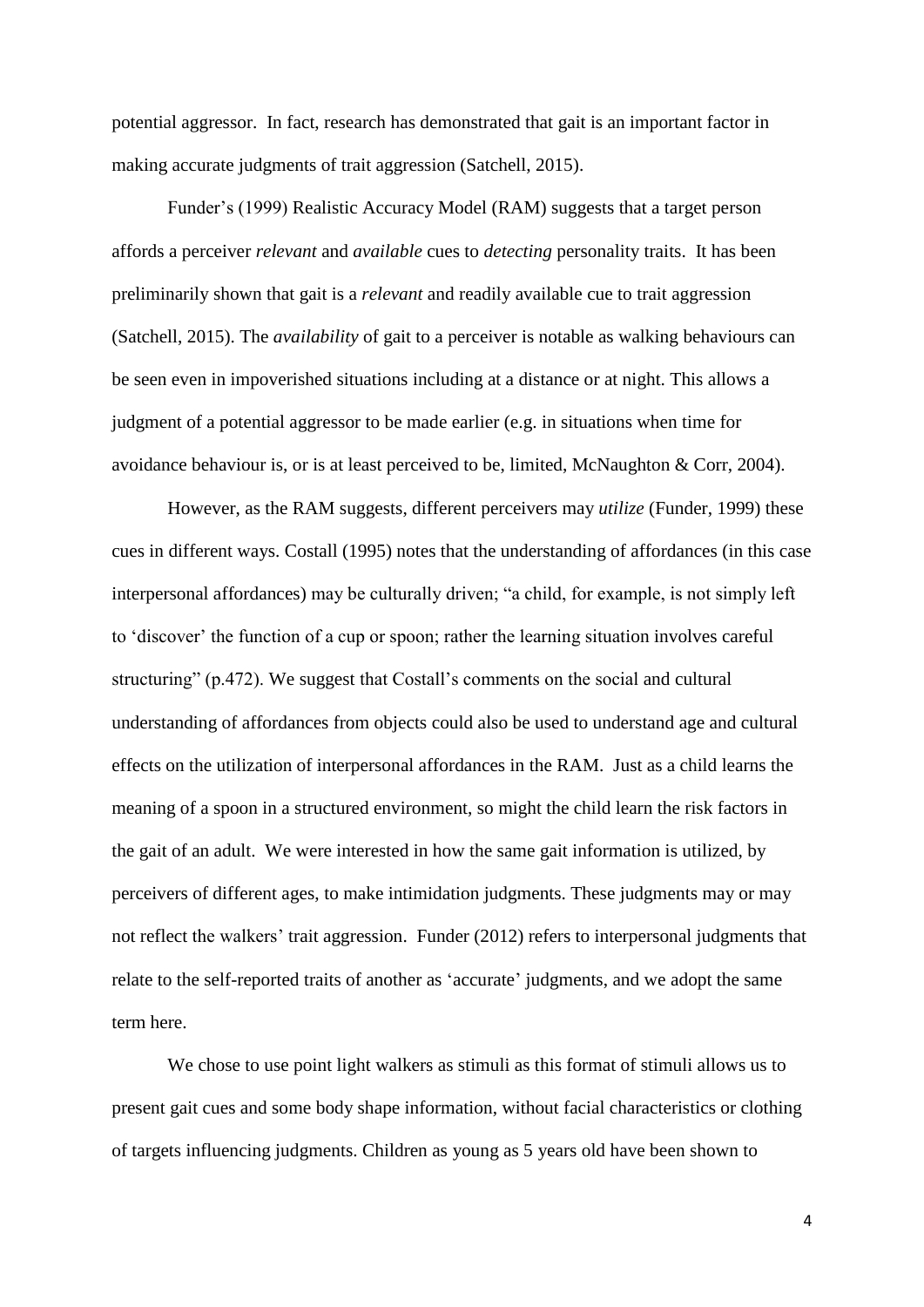recognise point light stimuli as human (Pavlova, Krägeloh-Mann, Sokolov, & Birbaumer, 2001) and children as young as 35 months have been able to correctly identify point light motion as gait (Golinkoff et al, 2002) demonstrating that even the youngest participants in our sample (13 years) were able to engage with the task. Further, we specifically target teenage participants as they are increasingly independent at this stage in their lives (although young teenagers [i.e. 13 years old] can be considered to be children). Whilst they may have previous experienced supervision from their parents (Foster et al., 2014), this is the critical age where these individuals are now having to make more decisions for themselves and these decisions (especially of intimidation) are more consequential. It should also be noted that younger teenagers' social perceptions are generally under researched (or focuses on bullying; Boulton & Smith, 1994; Mynard & Joseph, 1997) and as such our literature review is based on younger children and older adults.

We explored the use of a 'masculine is dangerous' heuristic on participants' judgments of intimidation. It was expected that all participants would use the 'masculine is dangerous' heuristic with more masculine bodies judged as more intimidating. However, the main aim of the current study was to investigate the effect that age had on the accuracy of intimidation ratings in detecting trait aggression. Whilst we expected adults would outperform younger participants, we had no firm expectations in terms of the younger participants' accuracy.

### **Method**

**Participants.** Eighty-five school children (46 females) were recruited for an 'under 16 years' age group (13 years to 15 years,  $M_{Age} = 14.40$  years,  $SD_{Age} = .73$  years). One hundred and three college students (82 females) were recruited for a '16-17 years' age group  $(M<sub>Age</sub> = 16.42 \text{ years}, SD<sub>Age</sub> = .50 \text{ years}).$  Fifty-four undergraduate university students were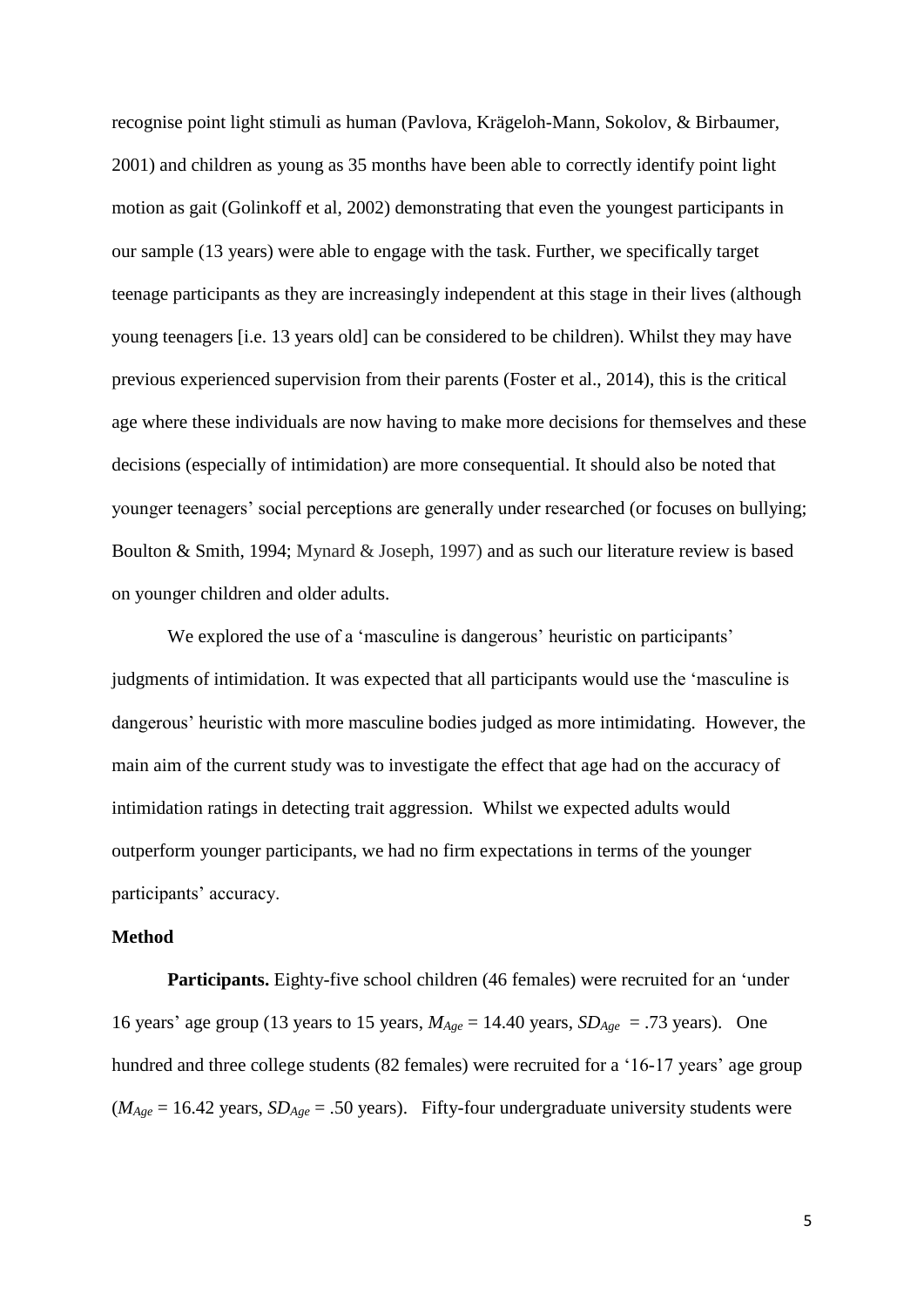recruited for an 'over 18 years' age group (44 females, *MAge* = 21.15 years, *SDAge* = 3.21 years).

**Materials.** The walkers were presented in 'point light' format. That is to say that the walkers were presented as 13 green dots on a black background (see Figure 1). The walkers were filmed with retroreflective markers placed on both heels, both knees, both greater trochanters (in effect, hips), both shoulders, both elbows, both wrists and their foreheads to capture their gait. We filmed the individuals walking at their preferred walking speed for 10 seconds using Qualysis point light filming technology and ten ProReflex infrared cameras (100 Hz).

We created our own Sexual Dimorphism Index (SDI) score was calculated for each walker using their biometric information. The SDI score was a measure of how masculinetypical the walkers' bodies were relative to the other walkers in our study. The SDI scores were derived as a function of three sexually dimorphic features (waist-to-hip ratio, shoulderto-hip ratio and height) and comprised a ranked score of 1-23. A higher SDI score implied more typically masculine morphology; a taller, broader shouldered, broader waisted ('tubular') individual. All participants with an SDI score lower than 13 were female.

For the purpose of keeping the experiment efficient and retaining the attention of the younger participants, a sub-set of nine walkers (from a database of 23 walkers) were chosen for use in this study. These nine walkers ( $M_{Age} = 20.56$ ,  $SD_{Age} = 2.07$ ) were chosen to represent different ends of the SDI spectrum due to the previously observed relationship between masculinity and perceptions of danger (Carré et al., 2009; Hehman, et al., 2015; Hehman, et al., 2013). Three walkers were chosen as the most masculine (all male,  $SDI \Rightarrow 21$ , three as the most feminine (all female,  $SDI \le 3$ ) and three were the median-most values (two female, SDI=11 and 12 and one male, SDI =13).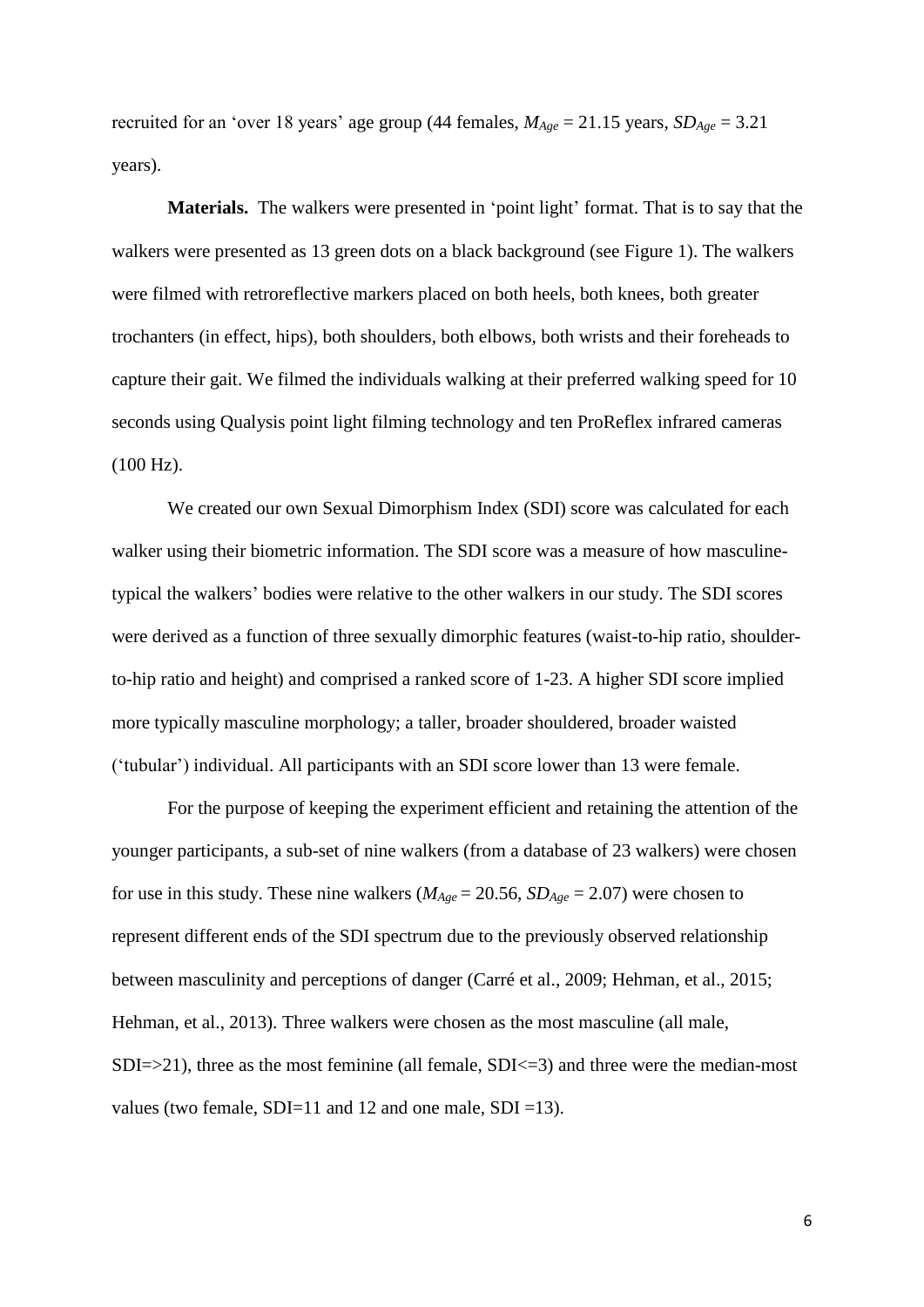Walkers completed the Buss-Perry Aggression Questionnaire (Buss & Perry, 1992), which we analysed using revisions suggested by Bryant and Smith (2001). This questionnaire was used as it is a well-established measure of participants' tendencies to aggression. The questionnaire has been shown to be a valid measure of current aggression (Bryant & Smith, 2001), aggression in a hypothetical context (Archer & Webb, 2006; O'Connor, Archer & Wu, 2001) and historic aggression (Diamond, 2006) and has been used with both student (García-León et al., 2002) and forensic (Diamond, Wang & Buffington-Vollum, 2005) populations. We only used the 'trait physical aggression' measure of the Buss-Perry Aggression Questionnaire as this is most relevant to interpersonal threat judgments. In accordance with Bryant and Smith's (2001) revisions, participants could score between 3 and 21 for the physical aggression measure and our sample of 9 walkers were well spread (for an undergraduate student sample) within this range of potential aggression scores (*MAggression*= 7.11, *SDAggression*= 5.09, *MinAggression*= 3, *MaxAggression*= 15).



*Figure 1.* A screenshot of a point light walker used in this experiment. Note;

participants observed Green dots on a black background.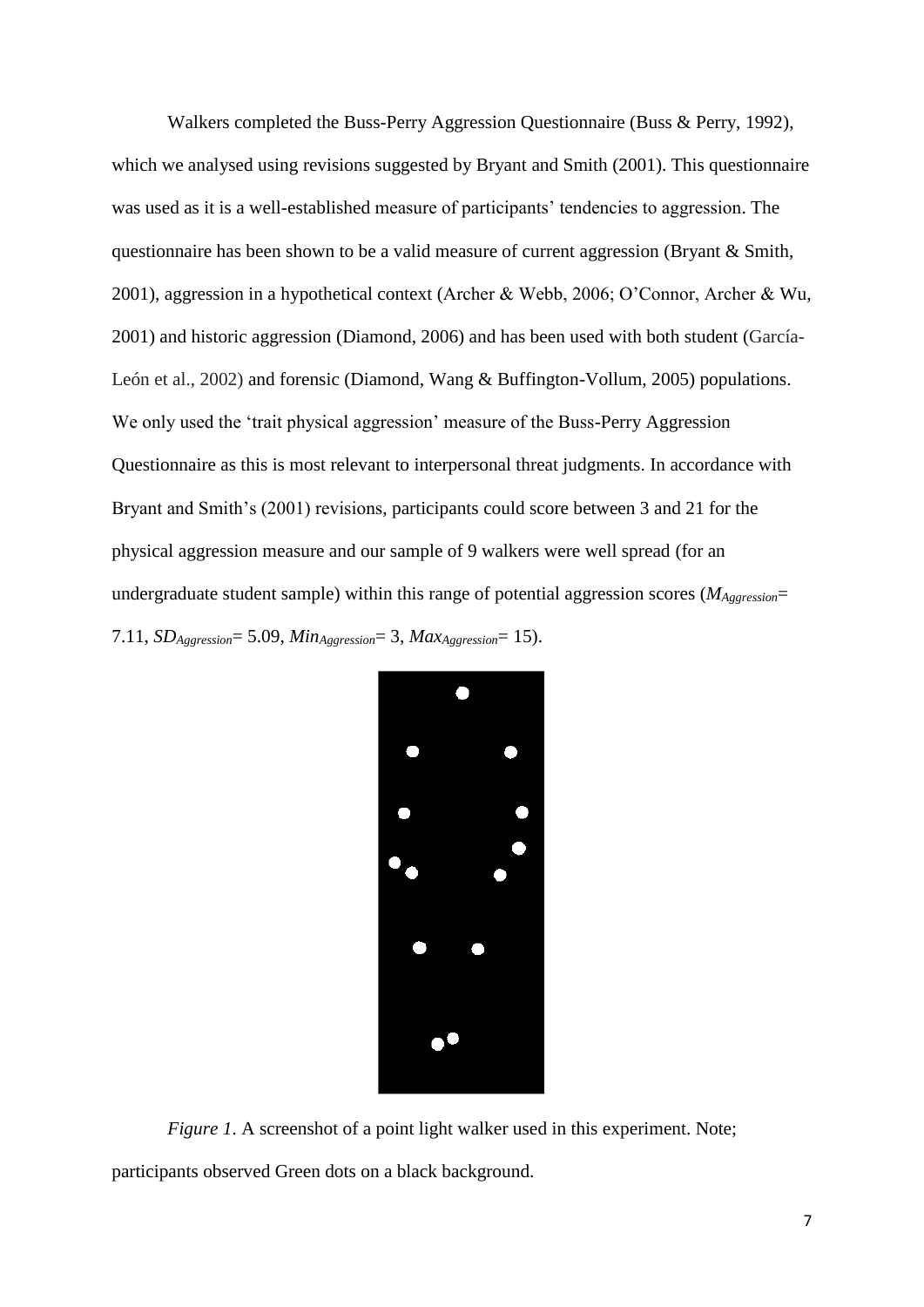### **Procedure.**

The younger participants took part in small groups (sessions of 15-29 participants held in schools and colleges) and the older participants in one larger group (54 participants in a lecture setting.) The order of presentation of the nine walkers was randomised for each group. After the presentation of each walker, the participants were given as much time as they required to make ratings, on 9-point Likert scales, of how *intimidating-not intimidating*, *friendly-unfriendly* and *masculine-feminine* they thought each walker was.

### **Analyses.**

Using the procedures described in previous publications (Brand & Bradley, 2012; Kolar, Funder & Colvin, 1996; Monin & Oppenheimer, 2005) we analysed our data in two ways, using correlated averages and average correlations. Firstly, we analysed the correlation between average intimidation rating received by the walker and the body shape and trait aggression of each walker. This allowed for examination of the accuracy of the age groups in judging a potential aggressor as intimidating (see the results section 'Ratings received by walkers'). Using this analysis is informative as it provides information about the collective accuracy of the sampled populations. However, detail is lost in terms of individual variation in accuracy. Furthermore, the statistical N for analysis is reduced to 9 (as the properties of 9 walkers are correlated with each other), thus not being reflective of the sample size used in this research. Therefore, we also report the accuracy of our individual participants (as measured by Pearson's r values). We calculated participant accuracy by correlating the nine intimidation ratings made by each participant (relating to each of the nine walkers) with the self-reported aggression of the nine respective walkers. This individual accuracy correlation can be interpreted like any correlation, with a score of 1 demonstrating high accuracy (e.g. more aggressive targets are perceived to be more intimidating), a score of -1 demonstrating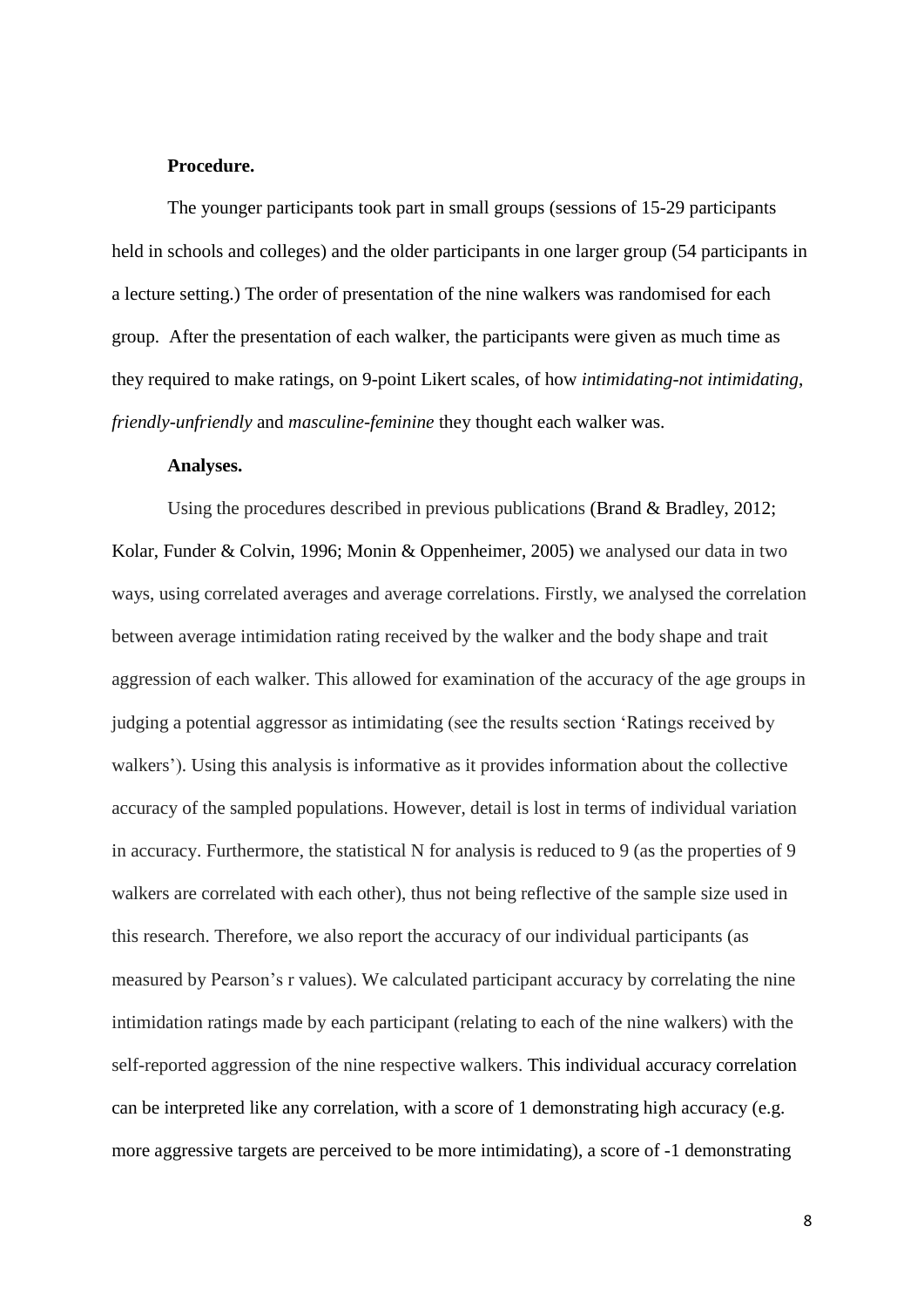high inaccuracy (e.g. more aggressive targets are perceived to be less intimidating) and a score of 0 demonstrating no relationship between trait aggression and intimidation ratings (random performance).

It was therefore possible to examine the distribution of participant accuracy across the sample and the differences in accuracy abilities across age groups (see the results section 'Accuracy of participants'). Reporting the results for collective age groups and at an individual level provides a more complete understanding of both the properties of our walkers and the judgments of our participants.

### **Results**

#### **Ratings received by walkers.**

In this part of the results section we focus on the walkers; using the average intimidation rating received by each walker, each walker's trait aggression and each walker's body masculinity (SDI score). The SDI ranking of the walkers positively correlated with the average intimidation rating received by the walkers for all participant age groups (13-15 years, *r*(9)=.78, *95% CI* [.43, .96], *p*= .014; 16-17 years, *r*(9)=.77, *95% CI* [.34, 1.00], *p*=.015; over 18 years, *r*(9)=.89, *95% CI* [.65, .99], *p*=.001) with very strong effects. This implies that in all cases there was a 'masculine is dangerous' heuristic being used by participants to judge the walkers' intimidation. This heuristic was reasonably accurate in itself for this set of walkers, with body masculinity and trait aggression positively correlating with a medium effect (*r*(9)=.64, *95% CI* [.04, .95], *p*=.064).

The average intimidation ratings the walkers received from the younger samples did not significantly correlate with the walkers' trait aggression (13-15 years, *r*(9)=.36, *95% CI* [- .24, .77], *p*=.341; the 16-17 years, *r*(9)=.40, *95% CI* [-.16, .91], *p*=.281). However, the average ratings received by the walkers from the over 18 year olds were positively correlated with trait aggression with a large effect (*r*(9)=.70, *95% CI* [.12, .97], *p*=.036).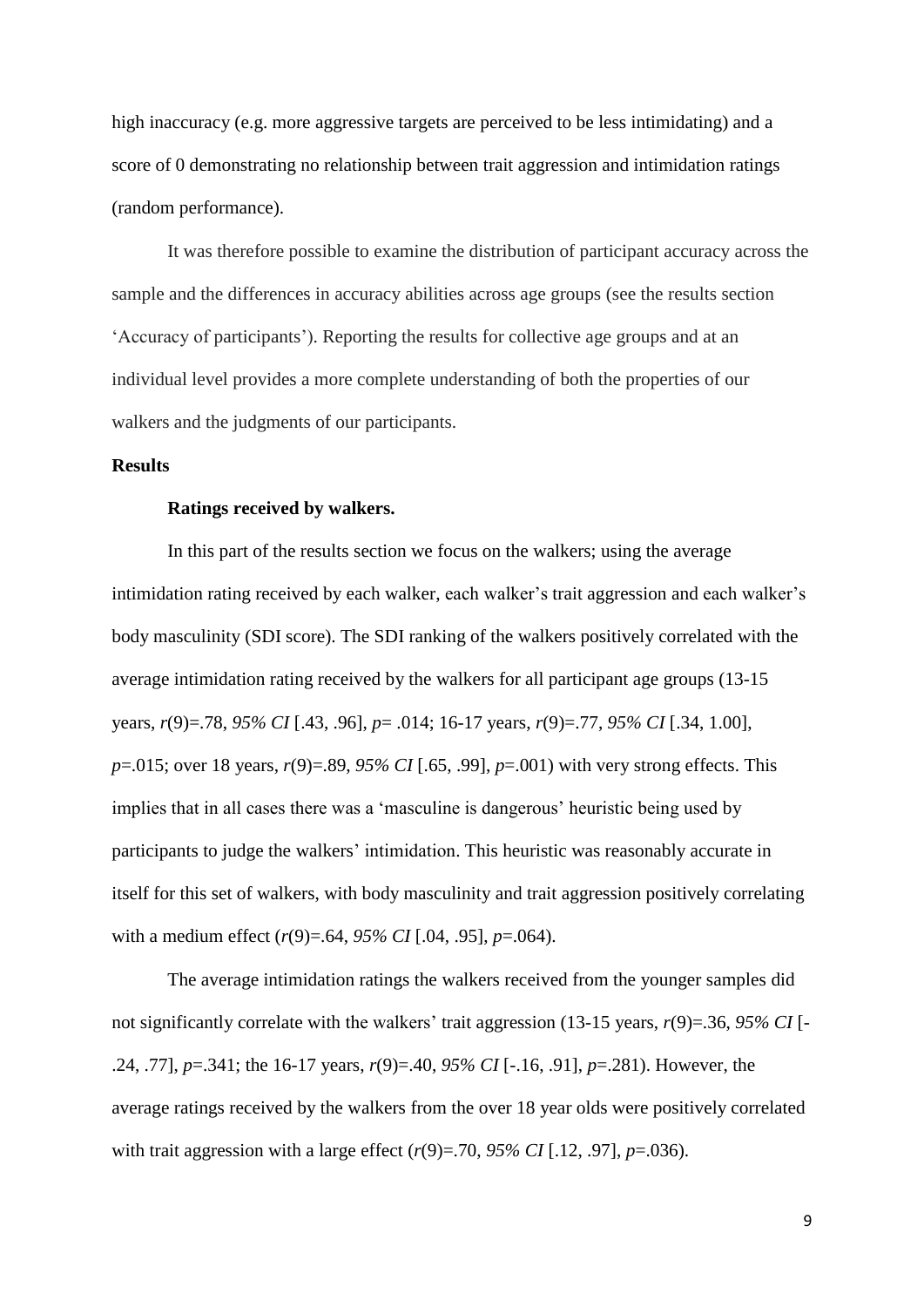It is interesting to note the variance in intimidation judgments made by participants in each of the age groups. Consistency in judgments received by the walkers reflectsparticipants rating a construct they could easily identify. Variance in judgments demonstrates more guess work or a lack of consensus about the matter being judged. By calculating the average standard deviation (σ) in intimidation ratings received by each walker we were able to test for differences in spread of intimidation judgments between the age groups. We found that the variation in intimidation ratings differed between age groups  $(F(2,16)=8.81, p=.003, f=.70)$ with the responses given by the under 16 year olds being more varied (having the highest  $\sigma$ ,  $M_{\sigma}$ =2.02, *SD*<sub>σ</sub>=.10) than those given by the 16-17 year olds ( $M_{\sigma}$ =1.88, *SD*<sub>σ</sub>=.12, *p*=.046,  $d=1.32$ ) and those given by the over 18 year olds (having the lowest  $\sigma$ ,  $M_{\sigma}=1.73$ ,  $SD_{\sigma}=22$ , *p*=.003, *d*=1.75). The over 18 year olds and 16-17 year olds did not differ meaningfully (*p*=.09, *d*=.89). These results imply that a social consensus in judgments of intimidation develops with age.

### **Accuracy of participants.**

In this part of the results section we draw comparisons between the three age groups, using the accuracy correlations (r) of each participant as dependent variables (where 1 is perfect accuracy, -1 perfect inaccuracy and 0 random responding). On average, all age groups only achieved a small to medium level of accuracy (*Mr*=.20, 95% *CI* [.15, .23]). See figure 2(a) for the distribution of the whole sample's performance. In fact, a binomial test showed that the majority of 13-15 year olds  $(81\%, p<.001)$ , 16-17 year olds  $(66\%, p=.001)$ and over 18 year olds (89%, p<.001) had an accuracy correlation greater than zero, demonstrating overall accuracy. Few participants were notably inaccurate, with only 27 participants (11.16% of the whole sample) having an accuracy value less than -.20 (19 of whom were in the 16-17 year old condition). There was no overall correlation between age of participant and accuracy  $(r(241)=.11, 95\% \text{ CI} [-.01, .23], p=.11)$ . However, there were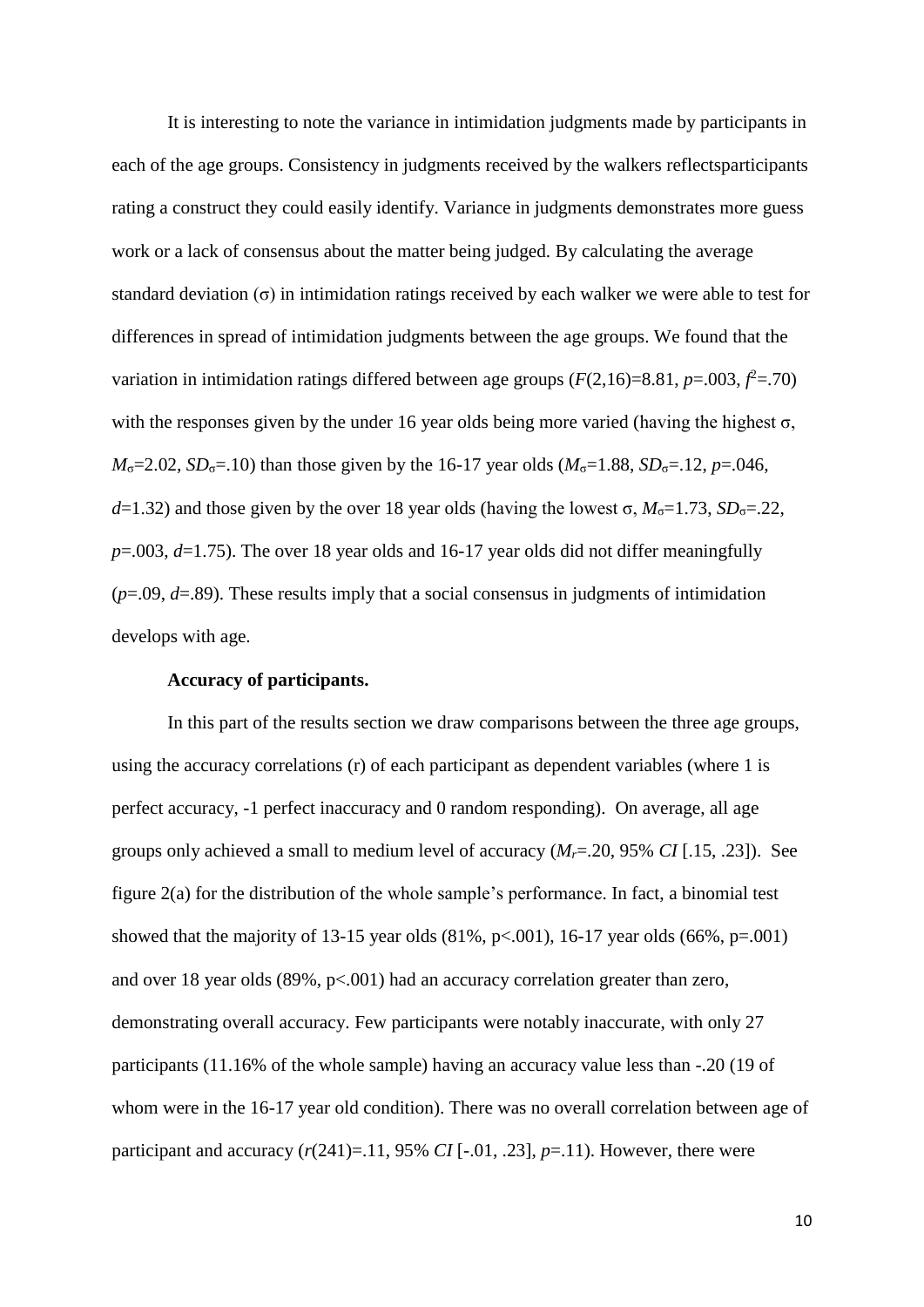differences in accuracy when accuracy correlations were compared across age groups (*F*(2, 238)=4.18, *p*=.016, *f*=.19). The over 18 year olds (*Mr*=.30, 95% *CI<sup>r</sup>* [.23, .37]) were, on average, the most accurate in their intimidation ratings (more accurate than the under 16 year olds (*Mr*=.15, 95% *CI<sup>r</sup>* [.08, .22], *p*=.01, *d*=.45) and the 16-17 year olds (*Mr*=.18, 95% *CI<sup>r</sup>* [.13, .24], *p*=.004, *d*=.45). The 16-17 year olds and 13-15 olds performed similarly (*p*=.47, *d*=.10), see figure 2(b) for the distribution of performance by age categories.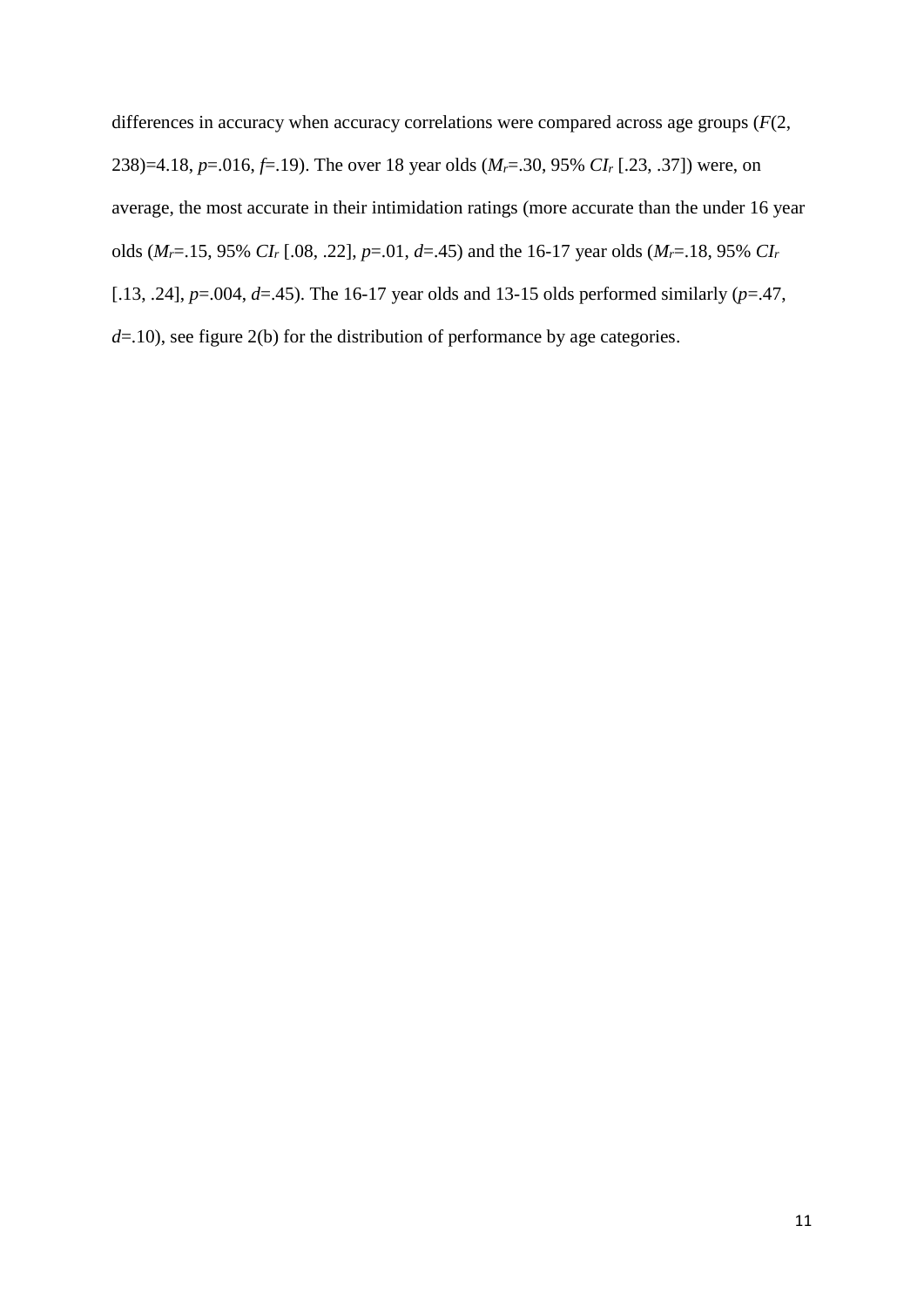

*Figure 2.* The distribution of participant accuracy in detecting trait aggression with intimidation ratings. Figure 2(a) demonstrates the overall sample accuracy and 2(b) separates out the participants by age category.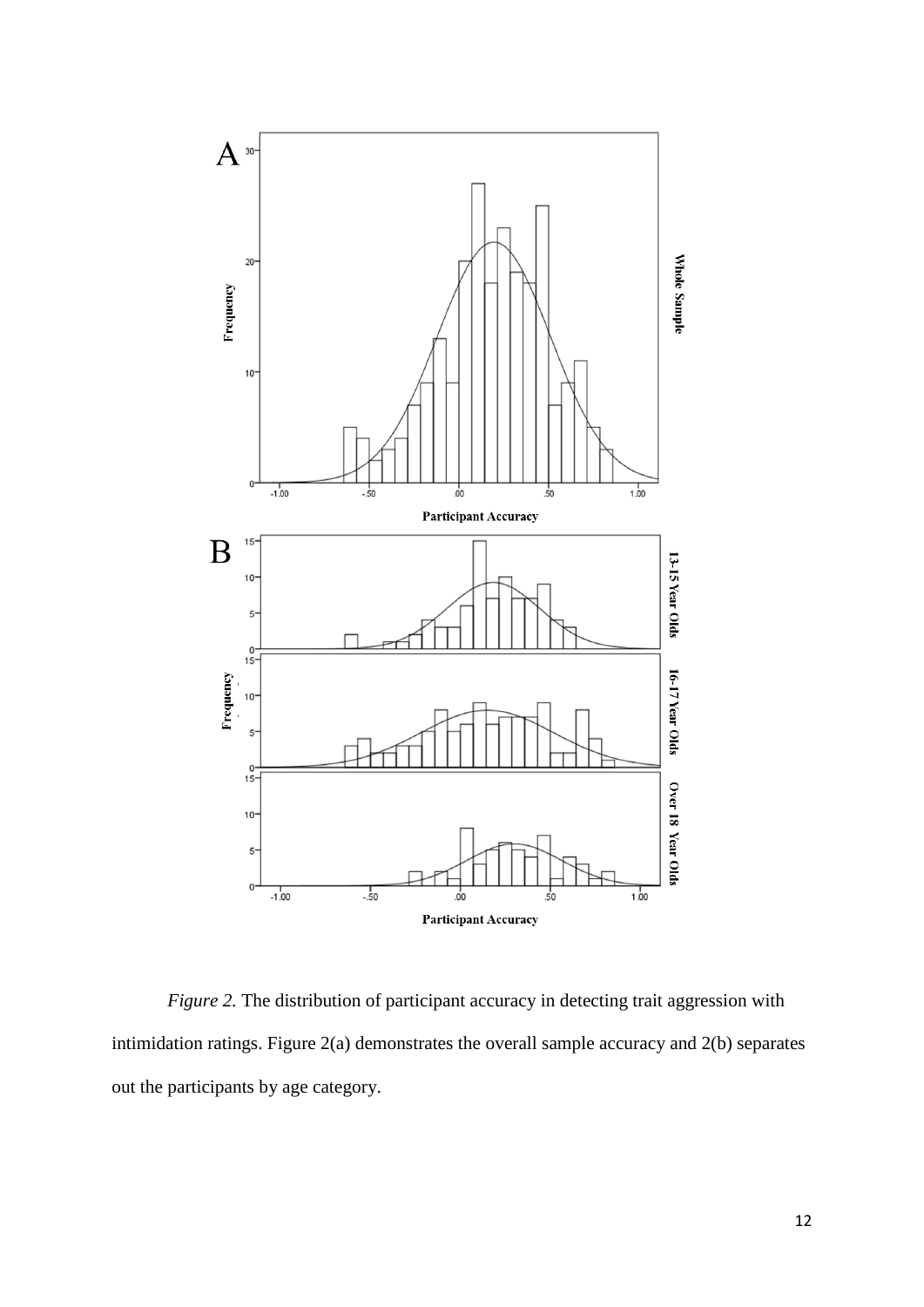### **Discussion**

It is important for the recognition of potential aggressors to happen not only quickly but also accurately. It is possible that younger people do not have the life experience to detect potential dangers. In the current study we explored how accuracy in detecting potential aggressors develops with age. Participants were shown point light displays of targets. No facial characteristics or clothing were present in these videos, however gait and body shape information was available. All our participants, regardless of age, assumed that what is 'masculine is dangerous' and rated walkers with more masculine-typical bodies as more intimidating. When evaluating the accuracy of our participants we found that the older participants outperformed the younger participants in terms of their ability to detect trait aggression. In fact, all participants under the age of 17 performed similarly and were less accurate than those even a couple of years older (the over 18s group). Out of interest we analysed the spread of intimidation ratings. As the age of participants increased, there was a decrease in the amount of variation in the judgments they made of the walkers.

These findings suggest that engaging in a more adult lifestyle exposes individuals to more situations which allow for aggressor detection skills to develop. Furthermore, with age, comes a social consensus regarding perceptions of intimidation. Importantly, the utilisation of this consensus seems to benefit the identification of potential aggressors. These findings contribute to our argument that accurate judgments of aggressors may be acquired through the socialisation of interpersonal affordances. Individuals' *utilization* (Funder, 1999) of gait affordances to make an accurate intimidation judgment may develop through engagement with a social world (Costall, 1995).

Our study used an under researched population; 13 to 17 year olds. There is a lack of interpersonal perception research on this population who are not typically recruited in studies of 'children' and are younger than the typically studied 'adult' population (e.g. Cheek, 1982;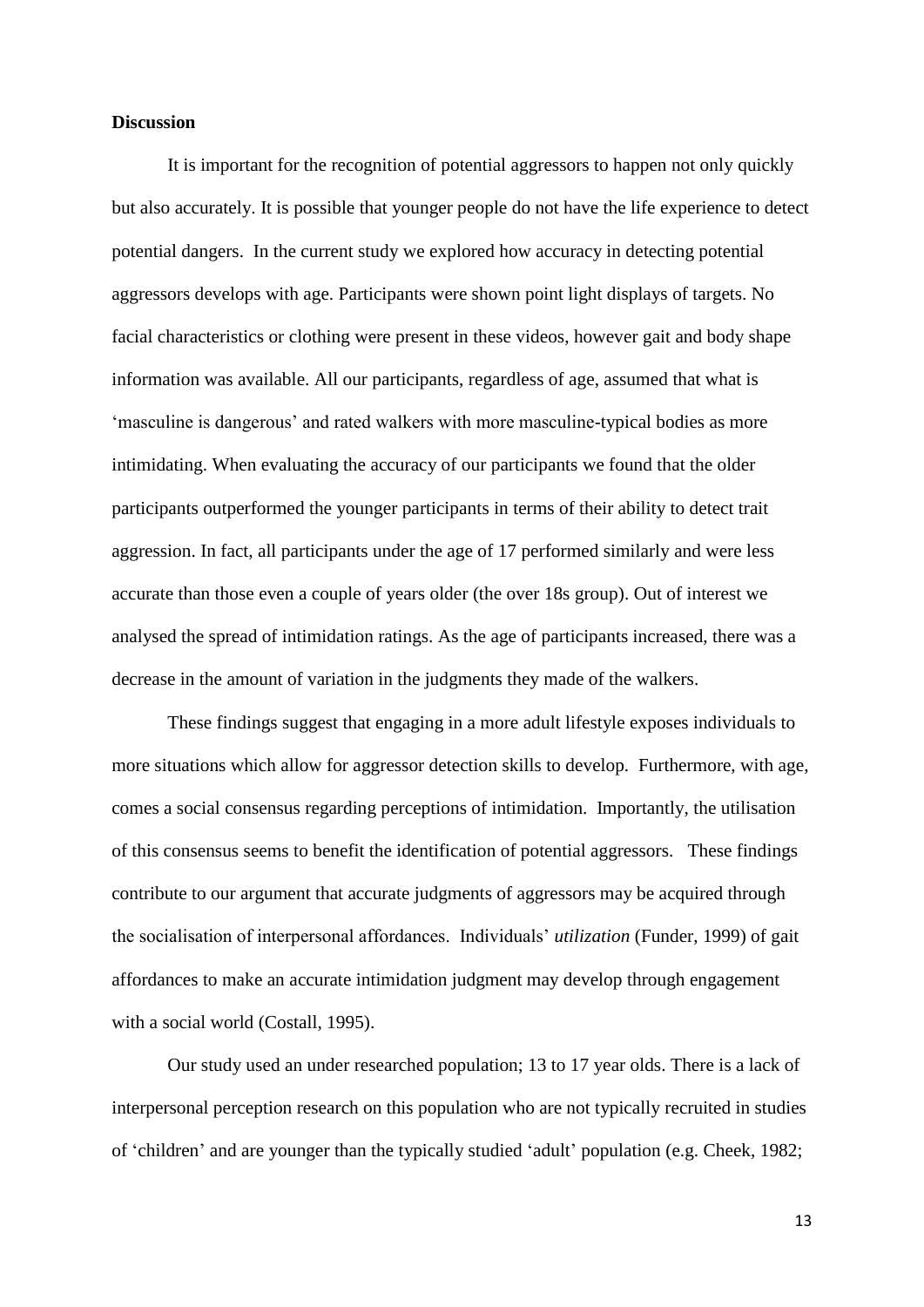Funder, 2012; McCrae, 1982; Vazire & Mehl, 2008). Research on interpersonal perceptions of teenagers almost entirely focuses on bullying (Boulton & Smith, 1994; Mynard & Joseph, 1997) and does not investigate *accuracy* of trait recognition. It is clear from the individual variation in accuracy for our under 18 year olds that although, as a group, they were poorer at identifying potential aggressors than their adult counterparts, some of the younger participants could detect trait aggression in others. In fact some teenagers outperformed some adults. Future research should further investigate the factors that influence the acquisition of interpersonal accuracy.

It could be the case that the younger participants were less accurate, simply due to the age difference between the participant and the target. Whilst the oldest group were judging targets in the same age bracket, the youngest groups were judging targets who were older than them. It could be suggested that, much in the same way there is an Own-Age Bias in face recognition (see Rhodes & Anastasi, 2012), there could be an Own-Age Bias in threat recognition. This could account for the general poor accuracy in the younger participants and perhaps further research could explore own-age intimidation targets. Here, we specifically targeted adult age targets, as we were interested in children's ability to perform at an adult task (such as those done by; Carré, et al., 2009; Hehman, et al., 2015; Hehman, et al., 2013).

Past research has fundamentally ignored the child as an active participant in judging danger. Studies have focused only on parents' perceptions of the formidability of strangers (Fessler et al., 2014) and their choice to supervise their children closely (Foster et al., 2014). It is important to study how children acquire the skills to detect legitimate dangers. When out with their parents, children may well contribute to the decision to avoid or approach an unknown (or even known) person. In the current study, instead of considering parents' perceptions of their children's ability to 'manage' danger, we asked children themselves to make judgments. Further research should extend this methodology and should consider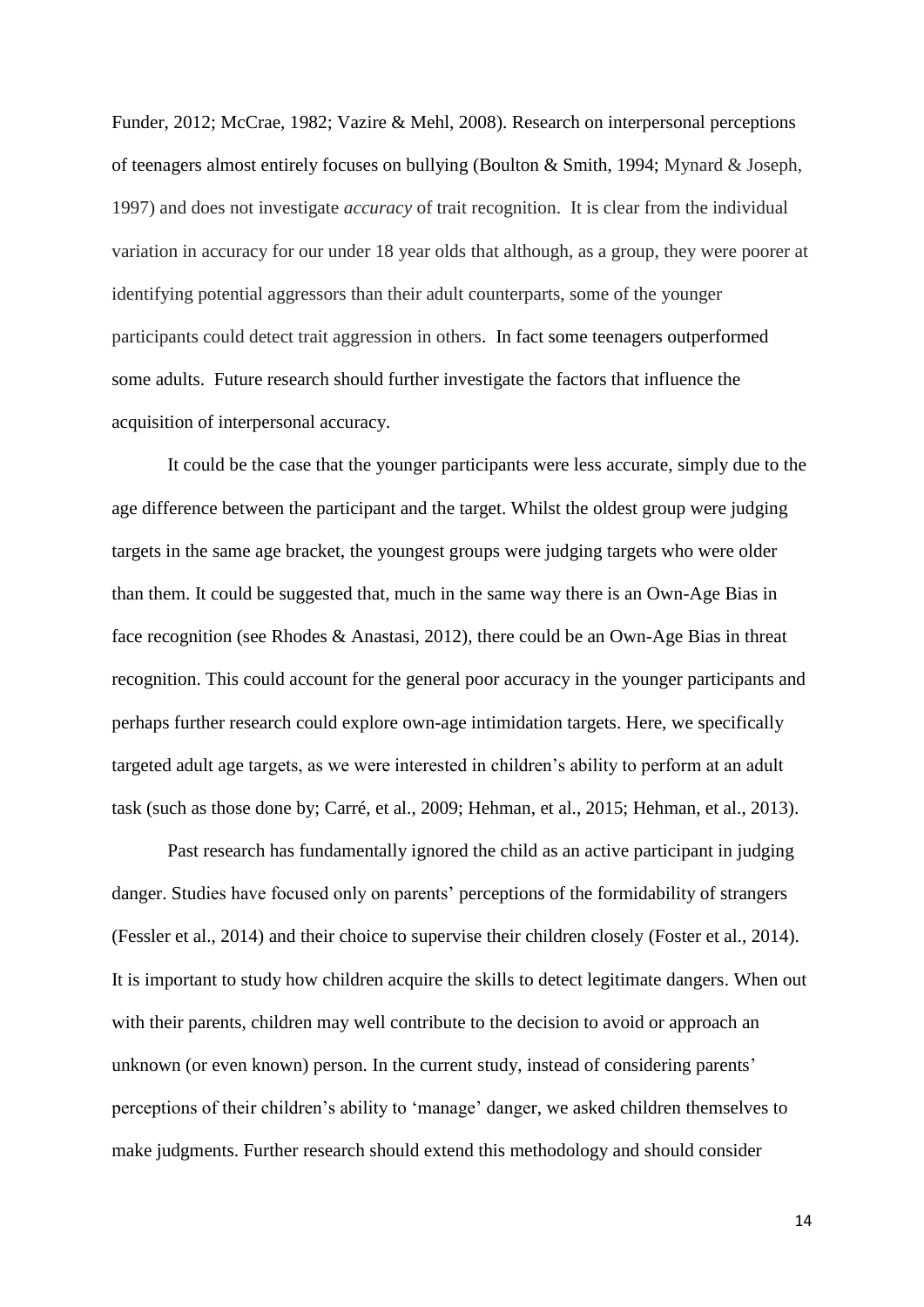children as active participants in detecting dangers. Observations of joint decision making between children and their parents might reveal how parents teach their children to recognise potential aggressors. This would add further weight to our finding that children's acquisition of this ability develops over time.

The current study presented participants with people in motion using point light displays. Whilst previous research has focused on static facial stimuli (Carré et al., 2009; Hehman, et al., 2015; Hehman, et al., 2013), the current work demonstrates that gait alone is communicative enough of trait aggression. Gait is frequently *available* (Funder, 1999) from an approaching person and should be considered part of the overall impression when investigating aggression detection in real world contexts.

**Conclusion.** The current work has strong theoretical and applied implications. We demonstrated that the ability to use intimidation ratings to discriminate between more and less aggressive individuals is acquired with age. It seems that children learn to recognise the traits of others as they gain life experience. As children growing up in the  $21<sup>st</sup>$  century are more sheltered than ever before by their parents it is interesting that not until the age of 17, when venturing further afield, do children become better able to accurately detect aggressors.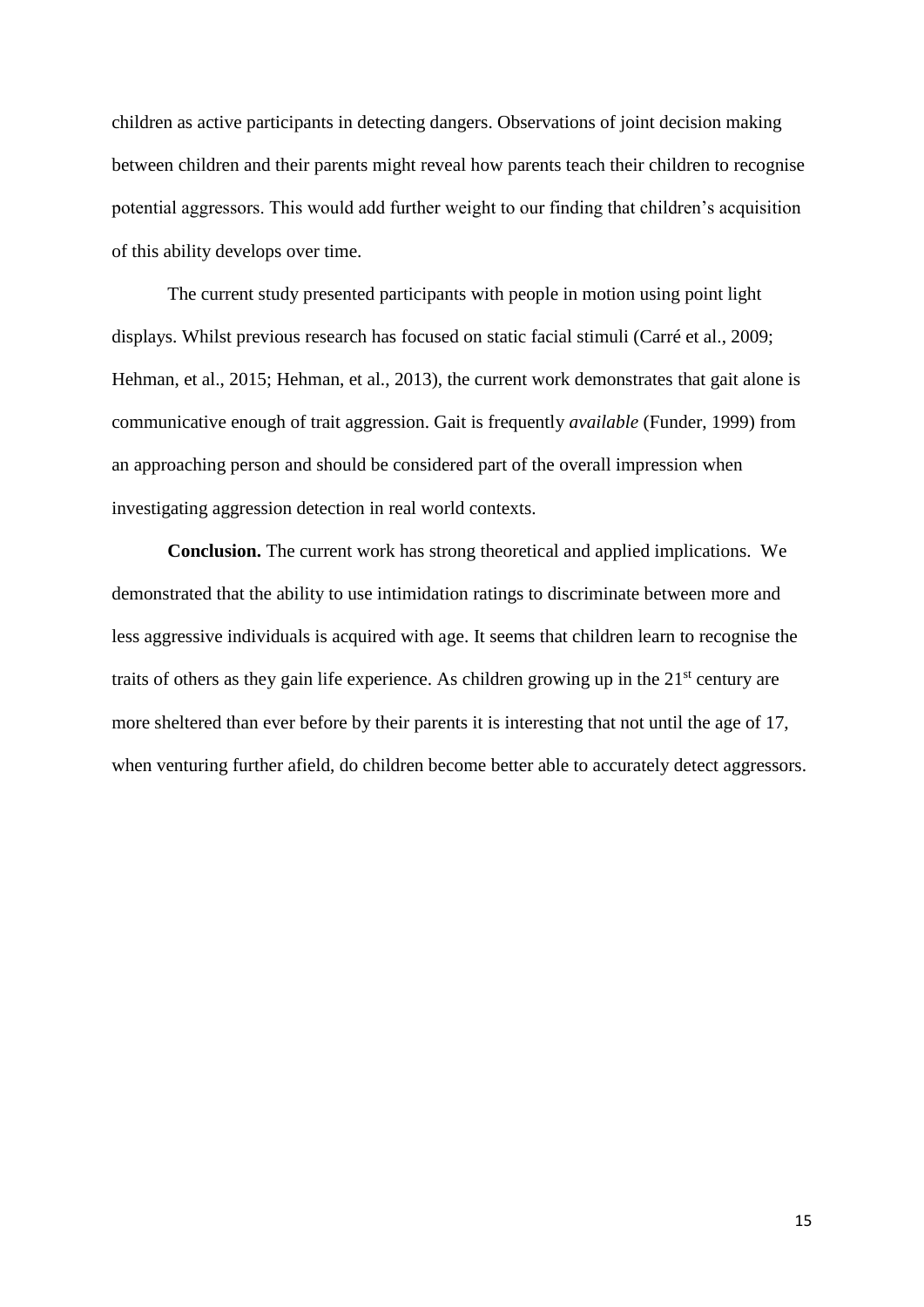### **References**

Archer, J., & Webb, I. A. (2006). The relation between scores on the Buss–Perry Aggression Questionnaire and aggressive acts, impulsiveness, competitiveness, dominance, and sexual jealousy. *Aggressive Behavior*, 32, 464–473. doi:10.1002/ab.20146

Boulton, M. J., & Smith, P. K. (1994). Bully/victim problems in middle school children: Stability, self-perceived competence, peer perceptions and peer acceptance. *British journal of developmental psychology*, *12*, 315-330. doi:10.1111/j.2044- 835x.1994.tb00637.x

- Brand, A., & Bradley, M. T. (2012). More voodoo correlations: when average-based measures inflate correlations. *The Journal of general psychology*, *139*(4), 260-272. doi:10.1080/00221309.2012.703711
- Bryant, F. B., & Smith, B. D. (2001). Refining the Architecture of Aggression: A Measurement Model for the Buss–Perry Aggression Questionnaire. Journal of Research in Personality, 35, 138–167. doi:10.1006/jrpe.2000.2302
- Buss, A. H., & Perry, M. (1992). The Aggression Questionnaire. Journal of Personality and Social Psychology, 63, 452–459. doi:10.1037/0022-3514.63.3.452
- Carré, J. M., McCormick, C. M., & Mondloch, C. J. (2009). Facial Structure Is a Reliable Cue of Aggressive Behavior. Psychological Science, *20*, 1194–1198. doi:10.1111/j.1467-9280.2009.02423.x
- Cheek, J. M. (1982). Aggregation, moderator variables, and the validity of personality tests: A peer-rating study. Journal of Personality and Social Psychology, 43, 1254–1269. doi:10.1037/0022-3514.43.6.1254
- Costall, A. (1995). Socializing affordances. *Theory & Psychology*, *5*(4), 467-481. doi:10.1177/0959354395054001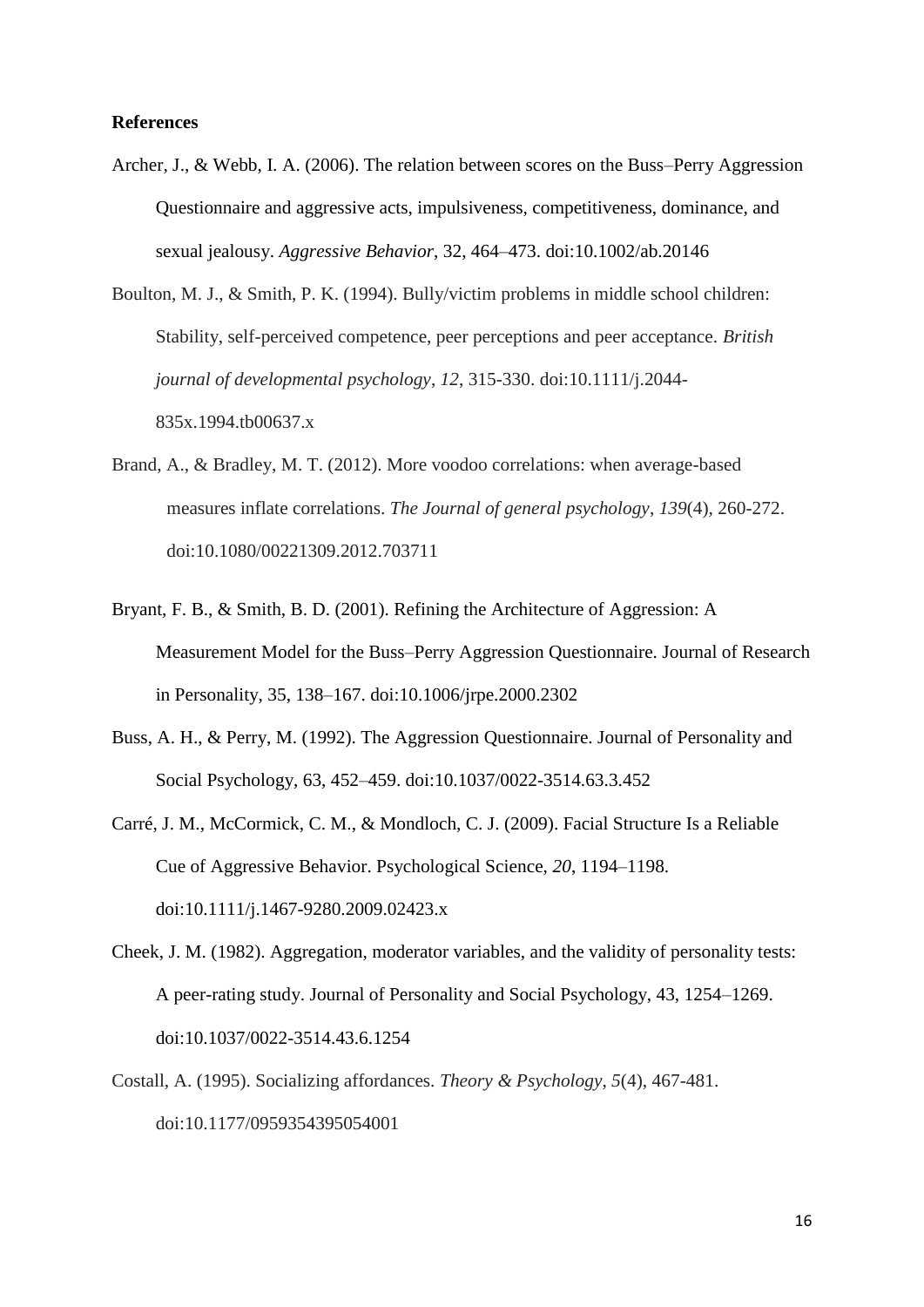Diamond, P. M. (2006). The Short-Form Buss-Perry Aggression Questionnaire (BPAQ-SF): A Validation Study With Federal Offenders. Assessment, 13, 227–240. doi:10.1177/1073191106287666

- Diamond, P. M., Wang, E. W., & Buffington-Vollum, J. (2005). Factor structure of the Buss-Perry Aggression Questionnaire (BPAQ) with mentally ill male prisoners. *Criminal Justice and Behavior*, *32*, 546-564. doi:10.1177/0093854805278416
- Fessler, D. M. T., Holbrook, C., Pollack, J. S., & Hahn-Holbrook, J. (2014). Stranger danger: Parenthood increases the envisioned bodily formidability of menacing men. Evolution and Human Behavior, 35, 109–117. doi:10.1016/j.evolhumbehav.2013.11.004
- Foster, S., Villanueva, K., Wood, L., Christian, H., & Giles-Corti, B. (2014). The impact of parents' fear of strangers and perceptions of informal social control on children's independent mobility. *Health & place*, *26*, 60-68. doi:10.1016/j.healthplace.2013.11.006
- Funder, D. C. (Ed.). (1999). *Personality judgment: A realistic approach to person perception*. Academic Press.
- Funder, D. C. (2012). Accurate personality judgment. *Current Directions in Psychological Science*, *21*, 177-182. doi:10.1177/0963721412445309
- García-León, A., Reyes, G. A., Vila, J., Pérez, N., Robles, H., & Ramos, M. M. (2002). The Aggression Questionnaire: A validation study in student samples. *The Spanish Journal of Psychology*, *5*, 45-53. doi:10.1017/s1138741600005825
- Golinkoff, R. M., Chung, H. L., Hirsh-Pasek, K., Liu, J., Bertenthal, B. I., Brand, R., … Hennon, E. (2002). Young children can extend motion verbs to point-light displays. Developmental Psychology, 38, 604–614. doi:10.1037/0012-1649.38.4.604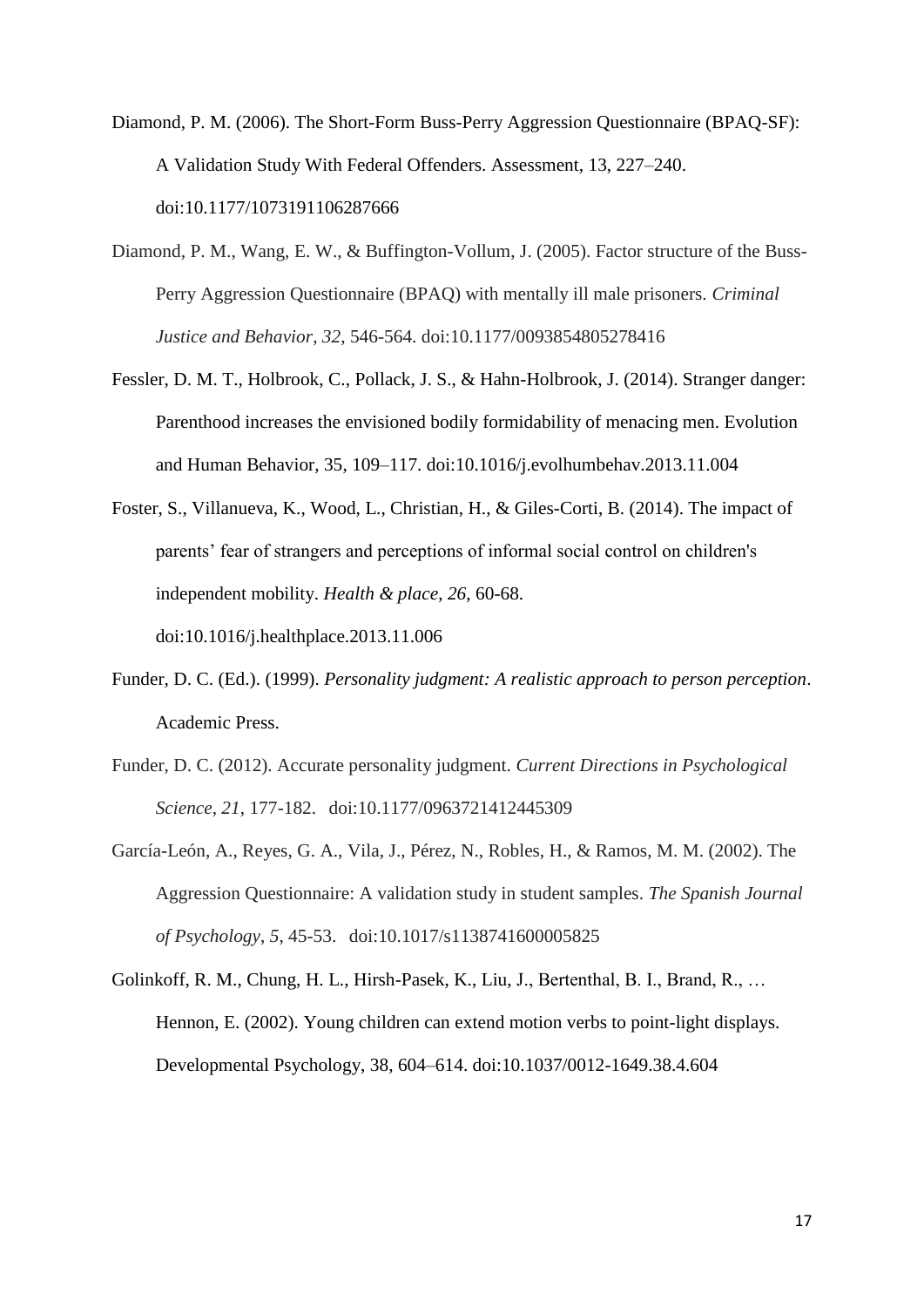- Hehman, E., Flake, J. K., & Freeman, J. B. (2015). Static and Dynamic Facial Cues Differentially Affect the Consistency of Social Evaluations. *Personality and Social Psychology Bulletin*, *41*, 1123-1134. doi:10.1177/0146167215591495
- Hehman, E., Leitner, J. B., & Gaertner, S. L. (2013). Enhancing static facial features increases intimidation. *Journal of Experimental Social Psychology*,*49*(4), 747-754. doi:10.1016/j.jesp.2013.02.015
- Hirschmüller, S., Egloff, B., Schmukle, S. C., Nestler, S., & Back, M. D. (2015). Accurate judgments of neuroticism at zero acquaintance: A question of relevance. *Journal of personality*, *83*(2), 221-228. doi:10.1111/jopy.12097
- Kolar, D. W., Funder, D. C., & Colvin, C. R. (1996). Comparing the accuracy of personality judgments by the self and knowledgeable others. *Journal of personality*, *64*, 311-338. doi:10.1111/j.1467-6494.1996.tb00513.x
- McCrae, R. R. (1982). Consensual validation of personality traits: Evidence from self-reports and ratings. Journal of Personality and Social Psychology, 43, 293–303. doi:10.1037/0022-3514.43.2.293
- McNaughton, N., & Corr, P. J. (2004). A two-dimensional neuropsychology of defense: fear/anxiety and defensive distance. *Neuroscience & Biobehavioral Reviews*, *28*, 285- 305. doi:10.1016/j.neubiorev.2004.03.005
- Monin, B., & Oppenheimer, D. M. (2005). Correlated averages vs. averaged correlations: Demonstrating the warm glow heuristic beyond aggregation. *Social Cognition*, *23*(3), 257-278. doi:10.1521/soco.2005.23.3.257
- Moran, E., Warden, D., Macleod, L., Mayes, G., & Gillies, J. (1997). Stranger‐Danger: What do Children Know?. *Child Abuse Review*, *6*, 11-23. doi: 10.1002/(SICI)1099- 0852(199703)6:1<11::AID-CAR286>3.0.CO;2-G